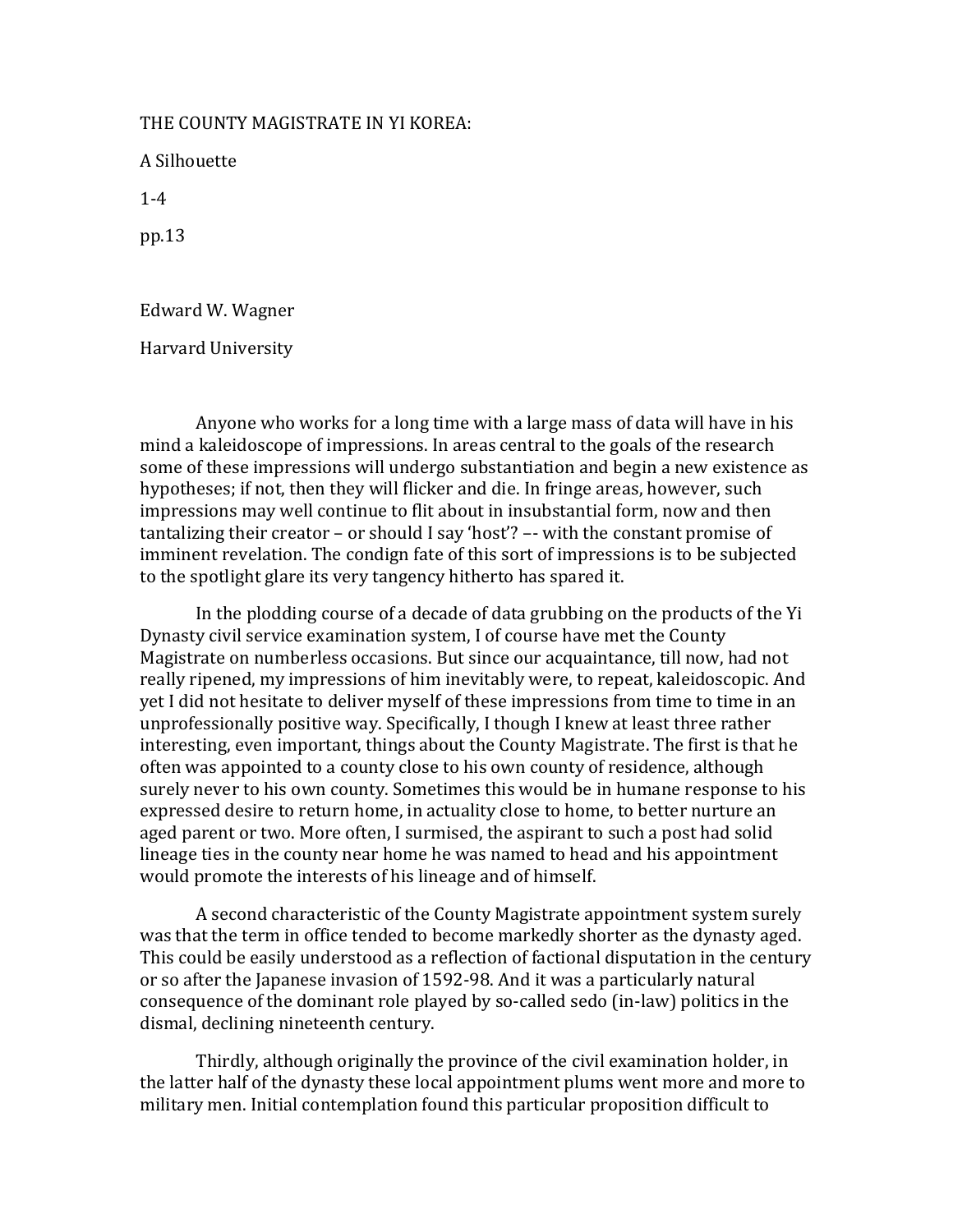rationalize. After all, a stint outside the capital was an absolute prerequisite for advancement beyond the middle ranks in the central bureaucracy. Moreover, the number of civil degrees awarded annually was a figure constantly, if slowly, on the rise, thus presumably assuring an over-supply of magistrates for the constant number of county jurisdictions. And was it not also the case that the claim to preferment of civil degree holder outweighed, ever more heavily, that of his disdained military examination counterpart?

A fourth generalization perhaps should e added, one that emerges rather from that basic set of postulates shared (I suspect) by most students of Korean history. Whatever the dynamics of the County Magistrate system during the first four centuries or so of the Yi Dynasty, it certainly must be branded a failure at the end. For it was there on the visible, tangible local level that the loyalties of the people were lost to alien ideology and native rabble rouser. It was the lecherous County Magistrate who cast the fair Chunhyang-i into durance vile. It was the venal County Magistrate who emptied the public granaries into his own pockets. It was the rapacious County Magistrate who extorted double the legal levies from the groaning peasantry. And it was the cowardly County Magistrate who first took to his heels when the populace rose in righteous revolt.

I had no serious thought of testing any of these impressions until about a year ago when I chanced upon a roster of county magistrates that included notation of the domicile residence of each appointee. It needs to be remarked at this point that a chronological listing of its magistrates, most frequently labeled a sonsaeng an 선생안 is an integral part of every proper "local (-county) gazetteer," or upchi 읍지. These rosters were not maintained, it would seems, as one among the government's stipulated record-keeping function. The initiative appears rather to have been local and was probably a quasi-official activity at best. In consequence the rosters come in a variety of formats and, to further bedevil us, historical accident seems to have decreed more often than not that a roster would come down to us with lacunae, especially in the record of the first century or so of the dynasty.

Nonetheless, a good minimum roster may be defined, as one that offers the magistrate's name, the dates of his tenure, and the succinct reason why he vacated his post. A not uncommon further feature is indication of the magistrate's branch of government service – that is, whether he was a product of the civil or military examination process, or entered service by such other route as that so-called "protection"(um 음). And I have encountered rosters bearing one or two other items of information, but I know only three cases there the place of residence of the magistrates who governed the county is systematically provided. These are Ch'angwon 창원 and Kosong 고성, seesntially coastal counties in South Kyongsang province and Unbong 운봉 county, just east of Namwon in Cholla.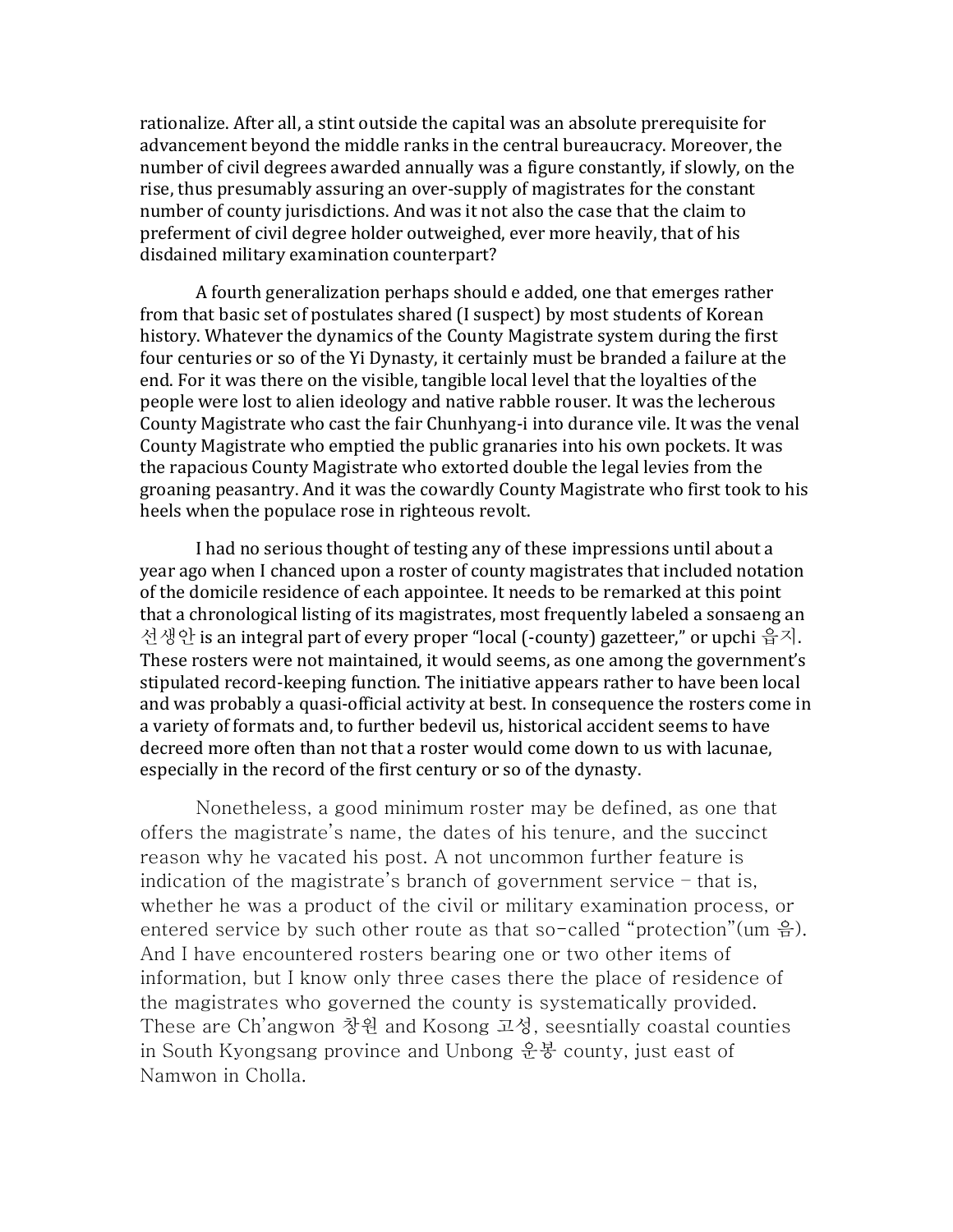Evidence drawn from the Sonsaeng an ("rosters of magistrates") of these three counties and from rosters for Kyongju and Namwon constitutes the database for this paper. As a matter of further comparative interest I will adduce information from two ch'albang 찰방 ("post-station superintendent") rosters, one for a station near Ch'angwon and the other for a station near Unbong.

The roster of Kyongju magistrates is the only one with which I will be dealing that is complete for the whole of the It Dynasty. Since Kyongju was a "secondary capital" the rank of the magistrate was correspondingly high Junior Second Rand (2B). And as we might expect, the post was given overwhelmingly to civil officials who held the final civil service degree (munkwa 문과). This was not the case, however, in the first century-plus, for only 23 of 64 magistrates are known to have passed the munkwa. At the very end of the dynasty a trend away from civil degree holders also is evident, as may be seen in this tabular representation:

| Period                              | No.    | Yrs.   | Civil | Other          | Seoul | Home                    | Other          | Unknown   |
|-------------------------------------|--------|--------|-------|----------------|-------|-------------------------|----------------|-----------|
|                                     | Appts. | Tenure |       |                |       |                         |                | Residence |
| 1392-1506                           | 64     | 1.8    | 23    | 41             | 3     | 9                       | 3              | 49        |
| 1392-1418                           | 25     | 1.08   | 8     | 17             |       |                         |                |           |
| 1419-1455                           | 115    | 2.4    | 3     | 12             |       |                         |                |           |
| 1456-1506                           | 24     | 2.13   | 12    | 12             |       |                         |                |           |
| 1507-1608                           | 52     | 1.94   | 50    | $2*$           | 16    | 10                      | 3              | 23        |
| 1609-1724                           | 77     | 1.5    | 74    | 3              | 52    | 15                      | 9              | 1         |
| 1609-1623                           | 9      | 1.67   |       |                |       |                         |                |           |
| 1624-1673                           | 31     | 1.6    |       |                |       |                         |                |           |
| 1674-1724                           | 37     | 1.37   |       |                |       |                         |                |           |
| 1725-1800                           | 56     | 1.36   | 52    | 3              | 48    | 0                       | 5              | 3         |
| 1801-1905                           | 77     | 1.36   | 57    | 20             | 45    | $\overline{\mathbf{4}}$ | 9              | 19        |
| 1801-1834                           | 26     | 1.31   | 22    | $\overline{4}$ | 21    | $\overline{0}$          | $\overline{2}$ | 3         |
| 1835-1863                           | 22     | 1.32   | 19    | 3              | 14    | 1                       | $\overline{4}$ | 3         |
| 1864-1874                           | 5      | 2.0    | 4     | 1              | 1     | $\overline{2}$          | $\mathbf{1}$   | 1         |
| 1875-1905                           | 24     | 1.33   | 12    | 12             | 9     | 1                       | $\overline{2}$ | 12        |
| *Both were military degree holders. |        |        |       |                |       |                         |                |           |

In addition to the pattern of distribution among civil degree holders and those possessing other entitlements to preferment, changes in the tenure pattern are worth noting. Average years of tenure quickly reached a rather high level and essentially stayed there for two hundred years. A marked decline occurred during the next century-plus (1709-1724), the period during which factional strife seems to have been most virulent, and this decline was particularly marked in the latter half of this period. The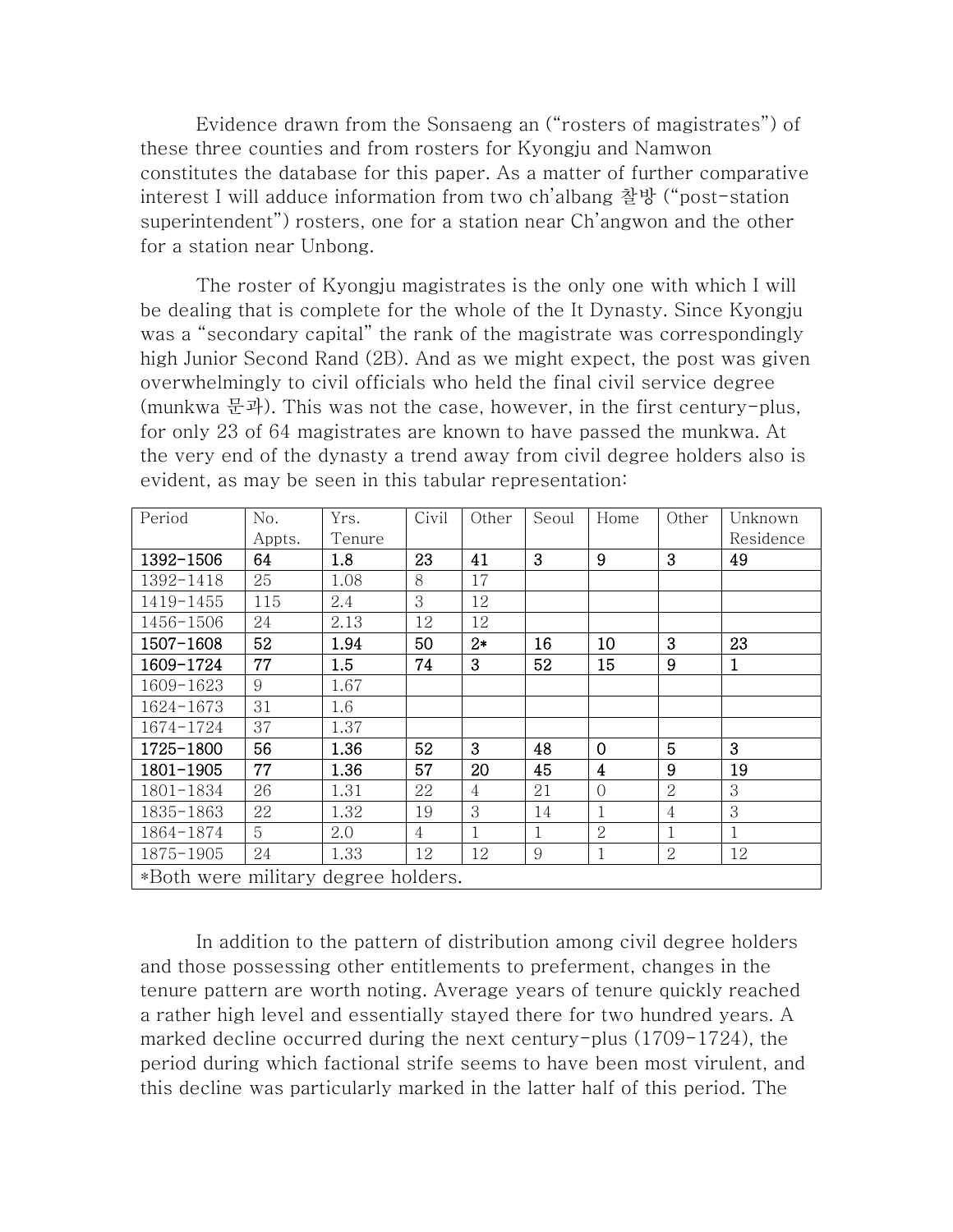reigns of Yongjo and Chongjo (1725-1800), generally accounted to have been constructive, did not lead to any improvement in the tenure of Kyongju magistrates. The situation remained about the same, overall, in the nineteenth century, but one can discern a slight improvement during that very period, the reign of Kojong, when dynastic institutions were supposedly one the verge of collapse.

A final noteworthy development is the dramatic increase in the appointment of officials resident in Seoul to the Kyongju post, and the attendant decline to negligible numbers of those appointees whose home province was Kyongsang, where Kyongju is located. The reality is rather more striking than the table indicates, for not one among 110 consecutive Kyongju magistrates who served in the 155-year period 1695-1849 is known to have been a resident of Kyongsang Province. At least 93 of these appointees lived in Seoul or its immediate environs. In the light it may well be significant that two of the five appointments made during the "decade of the Taewon'gun"(1864-73) lived in North Kyongsang, quite close to Kyongju.

The roster for Ch'angwon county begins belatedly with an appointment in 1565. It does, however tell us what branch of service each magistrate belonged to, in addition to giving his residence. Particularly noteworthy is that initial rough parity for civil appointees gives way by about 1660 to near-exclusive occupancy of the post by products of the military examination. And in the case of Ch'angwon, too, there is a significant shift to the Seoul resident, as this table shows:

| Period                                                  | No.       | Yrs.   | Civil          | Mil.      | Seoul | Home           | Other          | Unk.           |
|---------------------------------------------------------|-----------|--------|----------------|-----------|-------|----------------|----------------|----------------|
|                                                         | Appts.    | Tenure |                |           |       |                |                | Resid          |
|                                                         |           |        |                |           |       |                |                | ence           |
| 1392-1564                                               | (Missing) |        |                |           |       |                |                |                |
| 1565-1608                                               | 31        | 1.42   | 12             | $18*$     | 14    | $\overline{7}$ | 10             | $\overline{0}$ |
| 1609-1724                                               | 72        | 1.61   | 21             | 51        | 39    | 16             | 13             | $\overline{4}$ |
| 1609-1623                                               | 6         | 2.5    | 6              | $\bigcap$ | 2     | 4              | $\Omega$       | $\bigcirc$     |
| 1624-1673                                               | 30        | 1.67   | 13             | 17        | 15    | $\overline{7}$ | $\overline{7}$ | $\mathbf{1}$   |
| 1674-1724                                               | 36        | 1.42   | $\overline{2}$ | 34        | 22    | 5              | 6              | 3              |
| 1725-1800                                               | 47        | 1.62   | $\overline{2}$ | 45        | 42    | $\overline{0}$ | $\overline{4}$ | $\mathbf{1}$   |
| 1801-1894                                               | 566       | 1.68   | 1              | 55        | 52    | $\Omega$       | $\overline{4}$ | $\overline{0}$ |
| 1801-1834                                               | 22        | 1.55   | 1              | 21        | 20    | $\Omega$       | $\overline{2}$ | $\overline{0}$ |
| 1835-1863                                               | 17        | 1.71   | $\bigcirc$     | 17        | 17    | $\Omega$       | $\bigcirc$     | $\overline{0}$ |
| 1864-1873                                               | 3         | 3.33   | $\bigcirc$     | 3         | 3     | $\bigcirc$     | $\Omega$       | $\Omega$       |
| 1874-1894                                               | 14        | 1.5    | $\Omega$       | 14        | 12    | $\Omega$       | $\overline{2}$ | $\overline{0}$ |
| * The other appointee was from the "protection" branch. |           |        |                |           |       |                |                |                |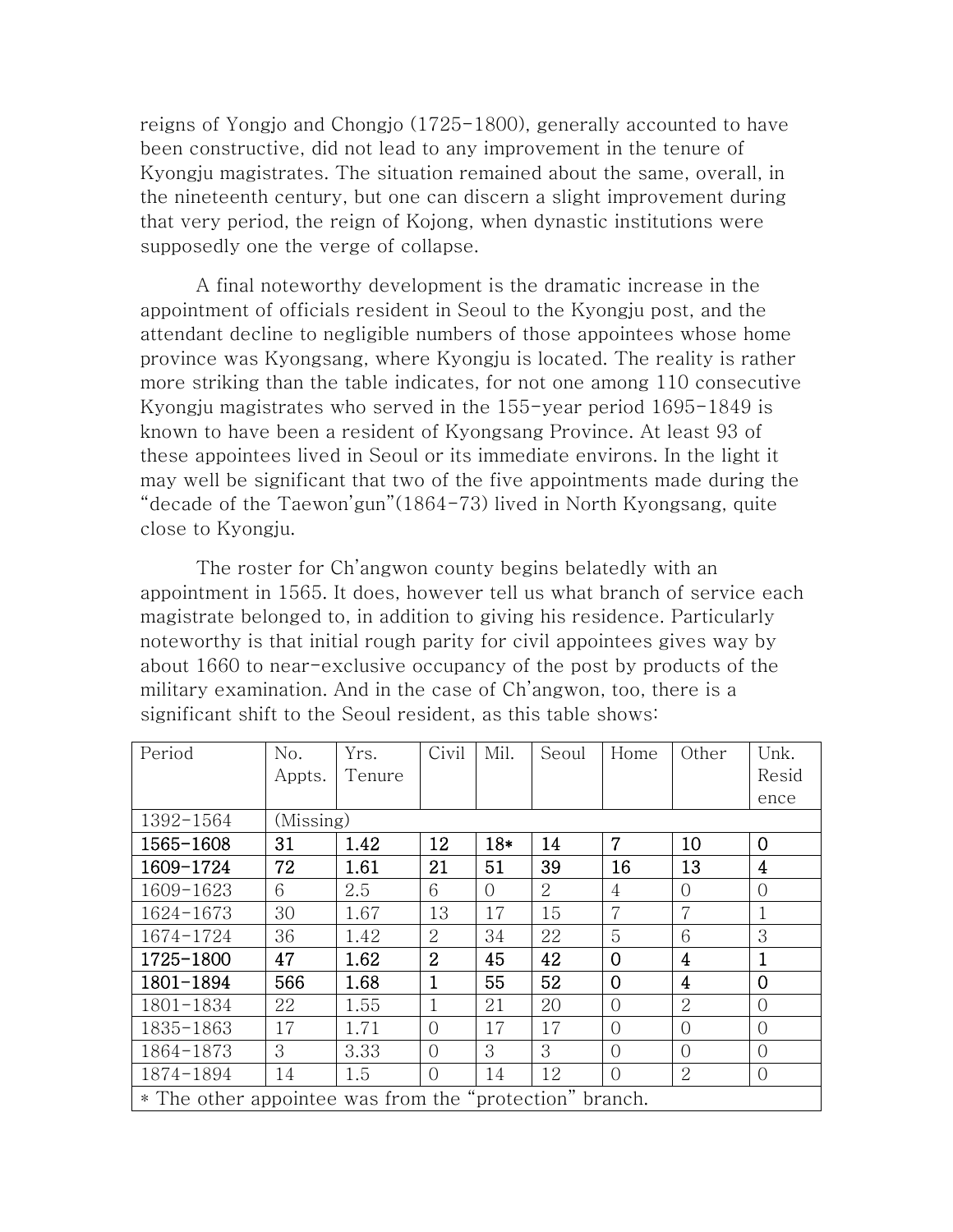Average tenure in Ch'angwon exhibits little significant change. The fifty years of Sukchong and Kyongjong(1674-1724) again represent a nadir, however, and one cannot help note the heights reached both under Kwanghae(1608-1623) and during the decade of the Taewon'gun – although these time spans are too short, perhaps, to yield statistically significant results. It can be seen, further, that an impressive number of appointees resided in the home province of Kyongsang up to the reign of Sukchong: there were no such appointments after 1708. And indeed the post was virtually monopolized by Seoul residents from that point onward.

The Kosong roster unfortunately has large gaps at each end, for it begins in 1554 and stops in 1784. Its patterns are less clear and some of them are different from those observed hitherto. For one thing, few appointees were civil degree holders in the sixteenth century, few were not in the seventeenth century, and parity existed in the eighteenth century: toward the end, however, the post becomes unavailable to munkwa degree holders. A trend toward Seoul residents is once again present but it is less pronounced at first and gets under way somewhat later; unfortunately, not enough data even to support a speculation is available for the reign of Kojong. With regard to average tenure we find here a steady decline interrupted by a modest but transient recovery in the priod of Chongjo up to Kojong. The Sukchong-Kyongjong half-century once more is markedly worse than the fifty years preceding it. The Kosong tabulation:

| Period   | No.       | Yrs.   | Civil          | Others | Seoul | Home           | Other | Unk.           |  |  |  |  |
|----------|-----------|--------|----------------|--------|-------|----------------|-------|----------------|--|--|--|--|
|          | Appts.    | Tenure |                |        |       |                |       | Residence      |  |  |  |  |
| $1392-$  | (missing) |        |                |        |       |                |       |                |  |  |  |  |
| 1553     |           |        |                |        |       |                |       |                |  |  |  |  |
| $1554-$  | 28        | 1.96   | $\overline{2}$ | $26*$  | 13    | 6              | 9     | $\overline{0}$ |  |  |  |  |
| 1608     |           |        |                |        |       |                |       |                |  |  |  |  |
| $1609 -$ | 75        | 1.55   | 57             | 18     | 22    | 23             | 30    | $\overline{0}$ |  |  |  |  |
| 1724     |           |        |                |        |       |                |       |                |  |  |  |  |
| $1609-$  | 8         | 1.87   | $\mathbf{1}$   | $7*$   | 3     | $\overline{2}$ | 3     | $\Omega$       |  |  |  |  |
| 1623     |           |        |                |        |       |                |       |                |  |  |  |  |
| $1624 -$ | 29        | 1.72   | 24             | $5*$   | 8     | 11             | 10    | $\overline{0}$ |  |  |  |  |
| 1673     |           |        |                |        |       |                |       |                |  |  |  |  |
| $1674-$  | 38        | 1.34   | 32             | 6      | 11    | 10             | 17    | $\bigcirc$     |  |  |  |  |
| 1724     |           |        |                |        |       |                |       |                |  |  |  |  |
| $1725 -$ | 48        | 1.25   | 23             | 25     | 30    | $\overline{4}$ | 14    | $\Omega$       |  |  |  |  |
| 1784     |           |        |                |        |       |                |       |                |  |  |  |  |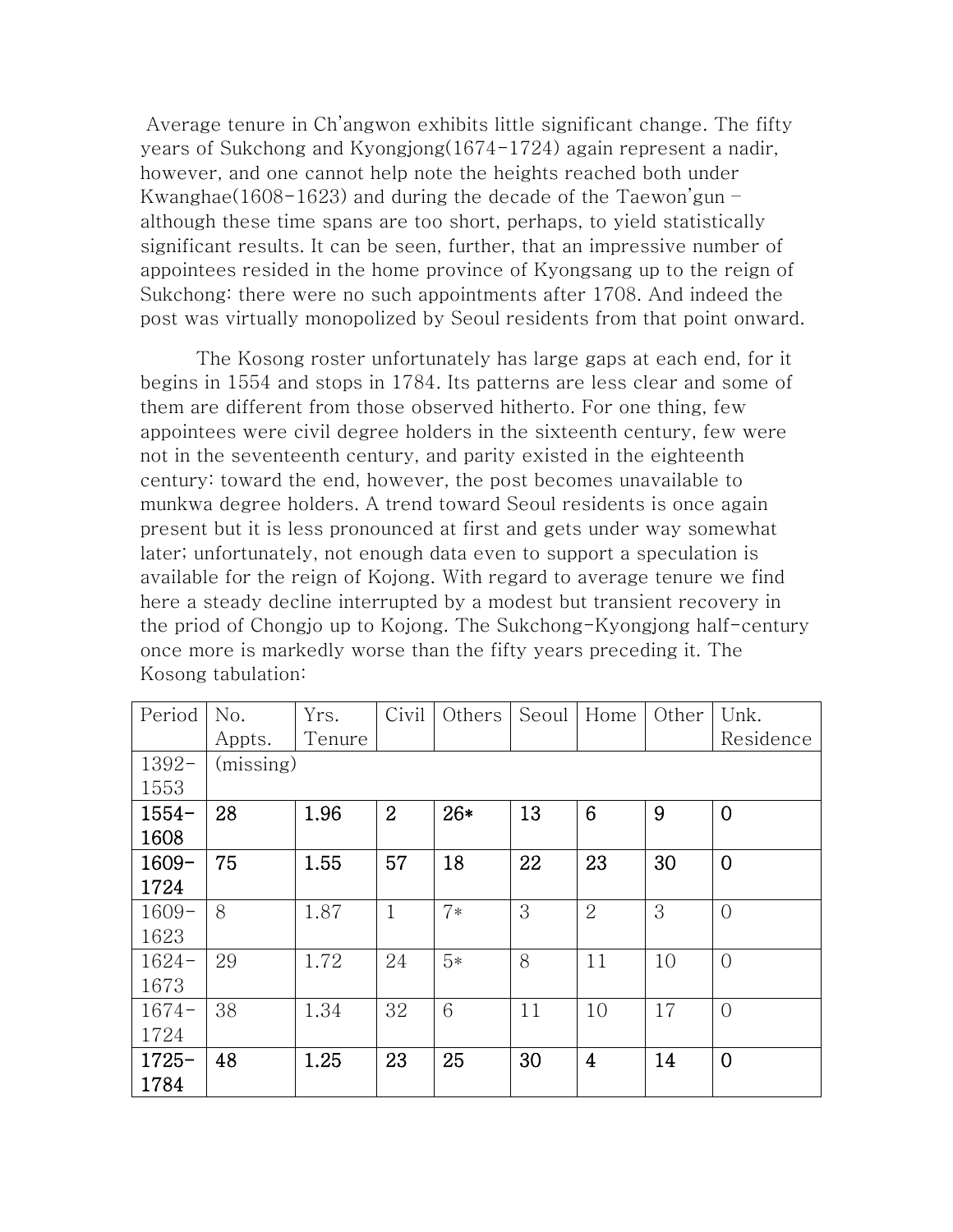\*These are believed to be entirely, or preponderantly, military, but only a few are definitely known to have been such.

A simple listing of Kosong magistrates by name, with almost no further information, does exist for the period 1785-1905. To chart there as well, insofar as the data permits:

| $1785 -$ | 27 | 1.81 | 14             | 13 | 11 |  | 13 |
|----------|----|------|----------------|----|----|--|----|
| 1833     |    |      |                |    |    |  |    |
| $1834-$  | 18 | 1.67 | $\overline{5}$ | 13 | 3  |  | 13 |
| 1863     |    |      |                |    |    |  |    |
| $1864-$  | 35 | 1.2  |                | 35 |    |  | 35 |
| 1905     |    |      |                |    |    |  |    |

The most conspicuous feature of the Kosong data, I think, is the large number of magistrates whose residences are also in Kyongsang province. Nearly one-third of the total in the years 1609-1724 thus were familiar in surely significant degree with the conditions in Kosong before taking up the duties of magistrate. It is true that most made their homes in the upper Naktong River regions, quite far Kosong, and that so well as may be judged few such appointments after 1725 went to Kyongsang residents. Still this statistic stands out.

Turning to Cholla province, the data for Namwon county is haphazardly fragmentary but may be tabulated thus:

| Perio | No.       | Yrs.         | Civi           | Othe           | Seou    | Hom            | Othe | Unk.Residenc |
|-------|-----------|--------------|----------------|----------------|---------|----------------|------|--------------|
| d     | Appts.    | Tenur        | $\perp$        | r              | $\perp$ | e              | r    | e            |
|       |           | $\mathsf{e}$ |                |                |         |                |      |              |
| 1392  | (missing) |              |                |                |         |                |      |              |
|       |           |              |                |                |         |                |      |              |
| 1572  |           |              |                |                |         |                |      |              |
| 1573  | 27        | 1.33         | 18             | 9*             | 10      | 4              | 5    | 8            |
|       |           |              |                |                |         |                |      |              |
| 1608  |           |              |                |                |         |                |      |              |
| 1609  | 64        | 1.45         | 39             | 25#            | 35      | $\overline{4}$ | 9    | 16           |
|       |           |              |                |                |         |                |      |              |
| 1701  |           |              |                |                |         |                |      |              |
| 1609  | 9         | 1.66         | $\overline{7}$ | $\overline{2}$ | 27      | $\overline{4}$ | 7    | 11           |
|       |           |              |                |                |         |                |      |              |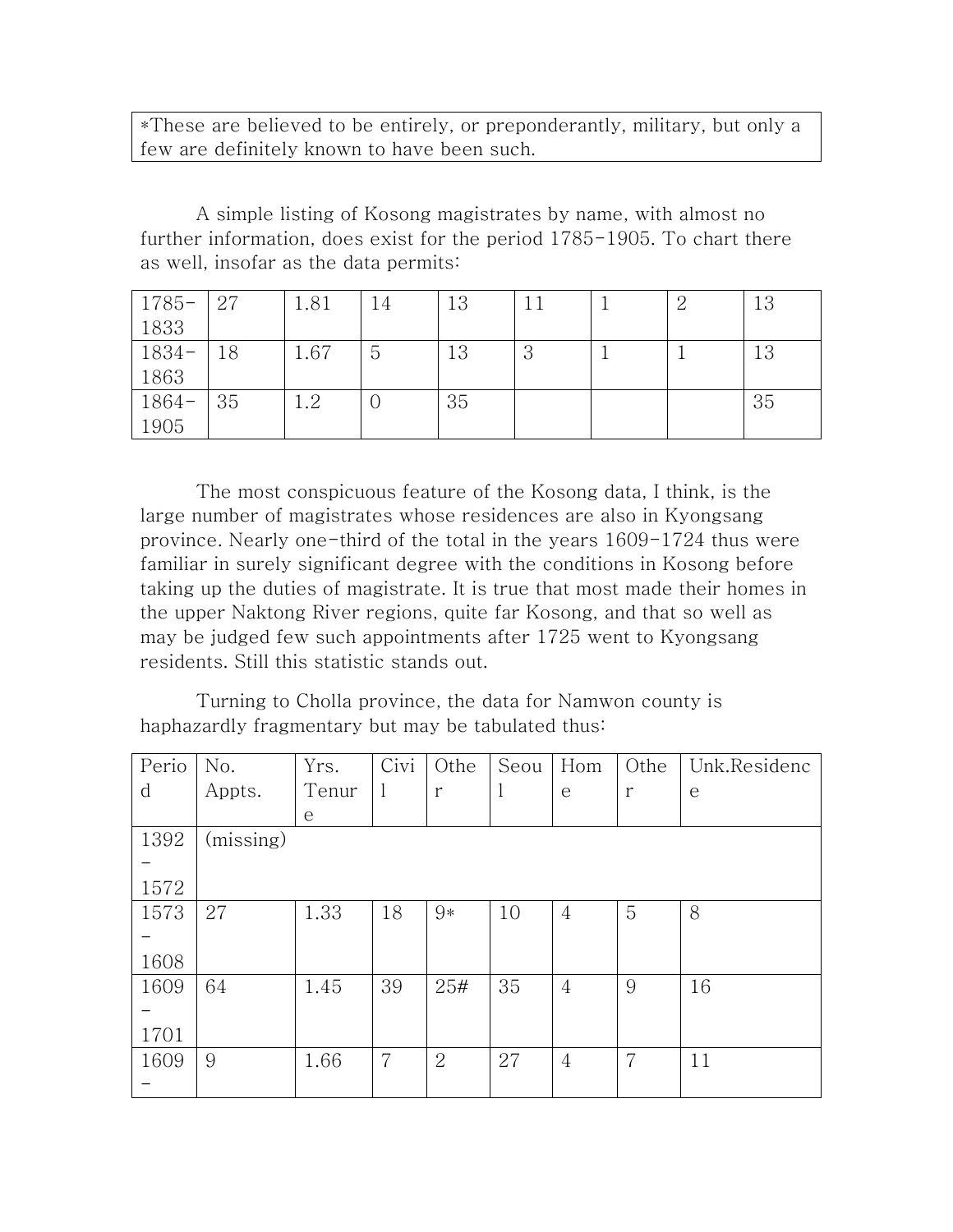| 1623 |                                                      |      |                |    |    |                |                |    |
|------|------------------------------------------------------|------|----------------|----|----|----------------|----------------|----|
| 1624 | 40                                                   | 1.25 | 26             | 14 | 27 | $\overline{4}$ | $\overline{7}$ | 11 |
|      |                                                      |      |                |    |    |                |                |    |
| 1673 |                                                      |      |                |    |    |                |                |    |
| 1674 | 15                                                   | 1.86 | 6              | 9  | 8  | $\overline{O}$ | $\overline{2}$ | 5  |
|      |                                                      |      |                |    |    |                |                |    |
| 1701 |                                                      |      |                |    |    |                |                |    |
| 1702 | (missing)                                            |      |                |    |    |                |                |    |
|      |                                                      |      |                |    |    |                |                |    |
| 1863 |                                                      |      |                |    |    |                |                |    |
| 1864 | 30                                                   | 1.4  | 8              | 22 | 11 | $\overline{0}$ | $\overline{2}$ | 17 |
|      |                                                      |      |                |    |    |                |                |    |
| 1905 |                                                      |      |                |    |    |                |                |    |
| 1864 | 6                                                    | 1.67 | $\mathbf{1}$   | 5  |    |                |                |    |
|      |                                                      |      |                |    |    |                |                |    |
| 1873 |                                                      |      |                |    |    |                |                |    |
| 1874 | 24                                                   | 1.33 | $\overline{7}$ | 17 |    |                |                |    |
|      |                                                      |      |                |    |    |                |                |    |
| 1905 |                                                      |      |                |    |    |                |                |    |
|      | *8 military degree holders, 1 "protection" appointee |      |                |    |    |                |                |    |
|      | #All were "protection" appointees.                   |      |                |    |    |                |                |    |

Average tenure in Namwon shows no significant trend, being at a relatively low level throughout. But the abbreviated evidence for the Sukchong-Kyongjong period runs counter to the pattern observed in all three Kyongsang magistracies. Signs of a shift toward residents of Seoul can be seen, although the large number of unknown residences induces caution. There was a degrease in the proportion of civil degree holders form 1674 and the number of "protections" appointments appears to have been significantly greater than in the three Kyongsang magistracies.

The profile for Unbong county is largely a familiar one. Average tenure was remarkably high, however before falling off inly slightly in the Sukching-Kyongjong period (1674-1724) and then precipitously under Yongjo and Chongjo. This low level changed little thereafter, although there is the usual tempation to see improvement during the Taewon'gun decade. The civil degree holder enjoyed minor representation at best in Unbong, and after 1800 all magistrates, with perhaps one exception, were military men or protection appointees The tabulation:

|  | Perio No. |  | Yrs. |  |  |  | Civi   Other   Seou   Ch'ung   Hom   Other |  |  |
|--|-----------|--|------|--|--|--|--------------------------------------------|--|--|
|--|-----------|--|------|--|--|--|--------------------------------------------|--|--|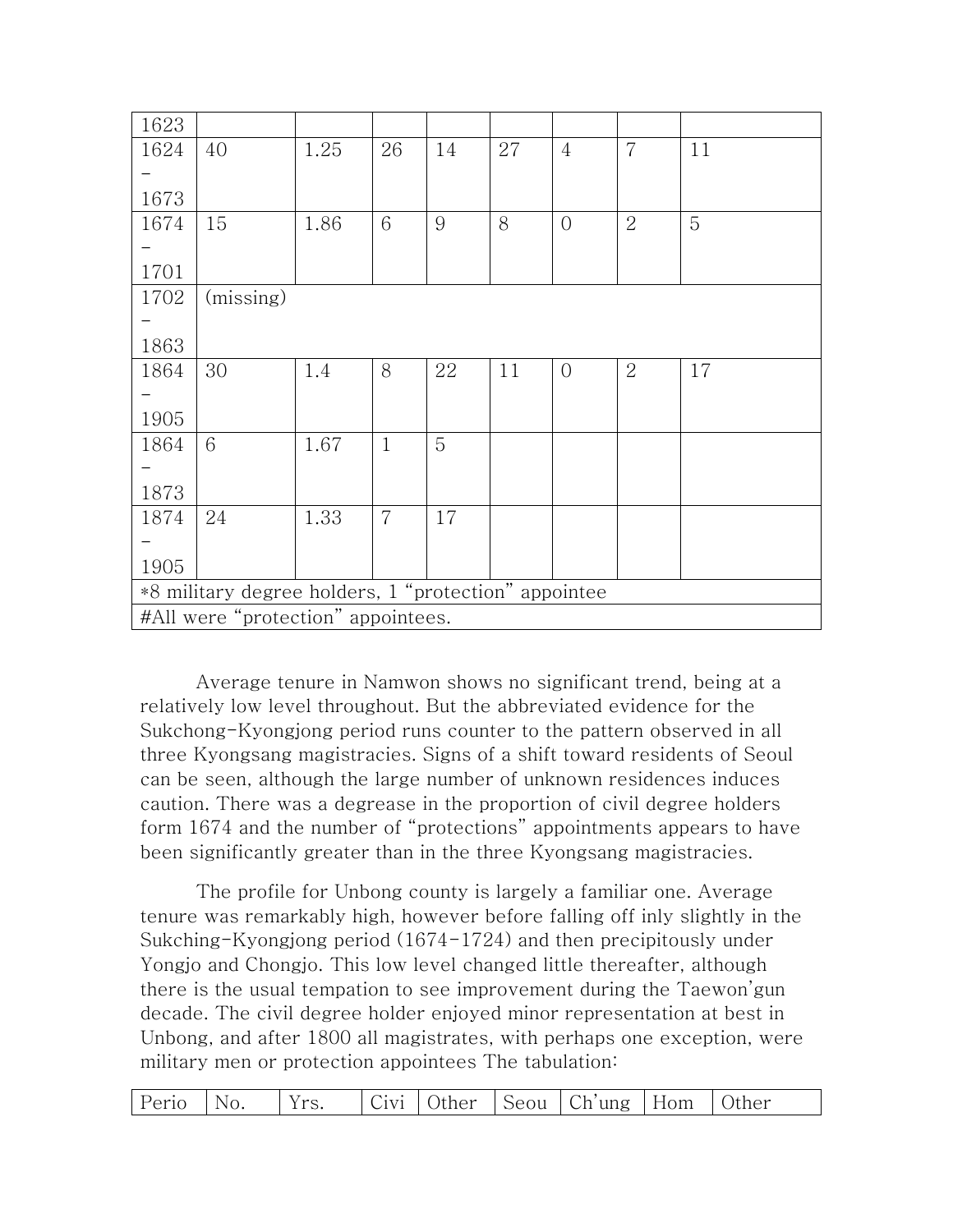| $\mathbf d$ | Appts                                          | Tenur | $\mathbf{l}$   | $\ast$         | $\mathbf{1}$   | $\ddot{\phantom{a}}$                                      | $\mathsf{e}$            | Residenc                                                                     |  |  |  |  |
|-------------|------------------------------------------------|-------|----------------|----------------|----------------|-----------------------------------------------------------|-------------------------|------------------------------------------------------------------------------|--|--|--|--|
|             |                                                | e     |                |                |                |                                                           |                         | $\mathop{\mathrm{e}}$                                                        |  |  |  |  |
| $1392-$     | (missing)                                      |       |                |                |                |                                                           |                         |                                                                              |  |  |  |  |
| 1555        |                                                |       |                |                |                |                                                           |                         |                                                                              |  |  |  |  |
| $1556-$     | 18                                             | 2.5   | $\overline{4}$ | 14             | 10             | $\overline{2}$                                            | 4                       | $\overline{2}$                                                               |  |  |  |  |
| 1660        |                                                |       |                |                |                |                                                           |                         |                                                                              |  |  |  |  |
| $1600 -$    | (Unbong attached to Namwon during this period) |       |                |                |                |                                                           |                         |                                                                              |  |  |  |  |
| 1619        |                                                |       |                |                |                |                                                           |                         |                                                                              |  |  |  |  |
| $1611-$     | 47                                             | 2.43  | 8              | 39             | 28             | 9                                                         | $6\phantom{1}$          | $\overline{4}$                                                               |  |  |  |  |
| 1724        |                                                |       |                |                |                |                                                           |                         |                                                                              |  |  |  |  |
| $1611-$     | 5                                              | 2.6   | $\mathbf{1}$   | $\overline{4}$ | 3              | $\overline{O}$                                            | $\mathbf{1}$            | $\mathbf{1}$                                                                 |  |  |  |  |
| 1623        |                                                |       |                |                |                |                                                           |                         |                                                                              |  |  |  |  |
| $1624 -$    | 19                                             | 2.63  | 3              | 16             | 10             | $\overline{4}$                                            | 3                       | $\overline{2}$                                                               |  |  |  |  |
| 1673        |                                                |       |                |                |                |                                                           |                         |                                                                              |  |  |  |  |
| $1674-$     | 23                                             | 2.22  | $\overline{4}$ | 19             | 15             | 5                                                         | $\overline{2}$          | $\mathbf{1}$                                                                 |  |  |  |  |
| 1724        |                                                |       |                |                |                |                                                           |                         |                                                                              |  |  |  |  |
| $1725 -$    | 51                                             | 1.49  | $\overline{4}$ | 47             | 32             | 13                                                        | 3                       | 3                                                                            |  |  |  |  |
| 1800        |                                                |       |                |                |                |                                                           |                         |                                                                              |  |  |  |  |
| $1801 -$    | 70                                             | 1.49  | 1?             | 69             | 49             | 9                                                         | $\overline{\mathbf{4}}$ | 8                                                                            |  |  |  |  |
| 1904        |                                                |       |                |                |                |                                                           |                         |                                                                              |  |  |  |  |
| $1801 -$    | 41                                             | 1.54  | $\overline{0}$ | 41             | 29             | 6                                                         | $\mathbf{1}$            | 5                                                                            |  |  |  |  |
| 1863        |                                                |       |                |                |                |                                                           |                         |                                                                              |  |  |  |  |
| $1864-$     | 5                                              | 2.0   | $\overline{0}$ | 5              | $\overline{2}$ | $\overline{O}$                                            | $\overline{2}$          | $\mathbf{1}$                                                                 |  |  |  |  |
| 1873        |                                                |       |                |                |                |                                                           |                         |                                                                              |  |  |  |  |
| $1874-$     | 24                                             | 1.29  | 1?             | 23             | 18             | 3                                                         | $\mathbf{1}$            | $\overline{2}$                                                               |  |  |  |  |
| 1904        |                                                |       |                |                |                |                                                           |                         |                                                                              |  |  |  |  |
|             |                                                |       |                |                |                |                                                           |                         | *On the basis of identifications made to date, I would hazard a ratio of two |  |  |  |  |
|             |                                                |       |                |                |                | military degree holders to each "protection" appointment. |                         |                                                                              |  |  |  |  |

In Unbong, too, the preference for Seoul residents is marked, and if one may add the Ch'ungch'ong province residents to the total for Seoul and environs, on the ground that they likely represent the same power group, then the statistic becomes overwhelming. But it is difficult to say that the proportion of magistrates from the core Koho 기호 area was significantly higher in the later years of the dynasty, although what shift can be detected is of course in that direction.

It is of interest but of somewhat uncertain significance to similarly chart appointments to the office of Post-Station Superintendent, which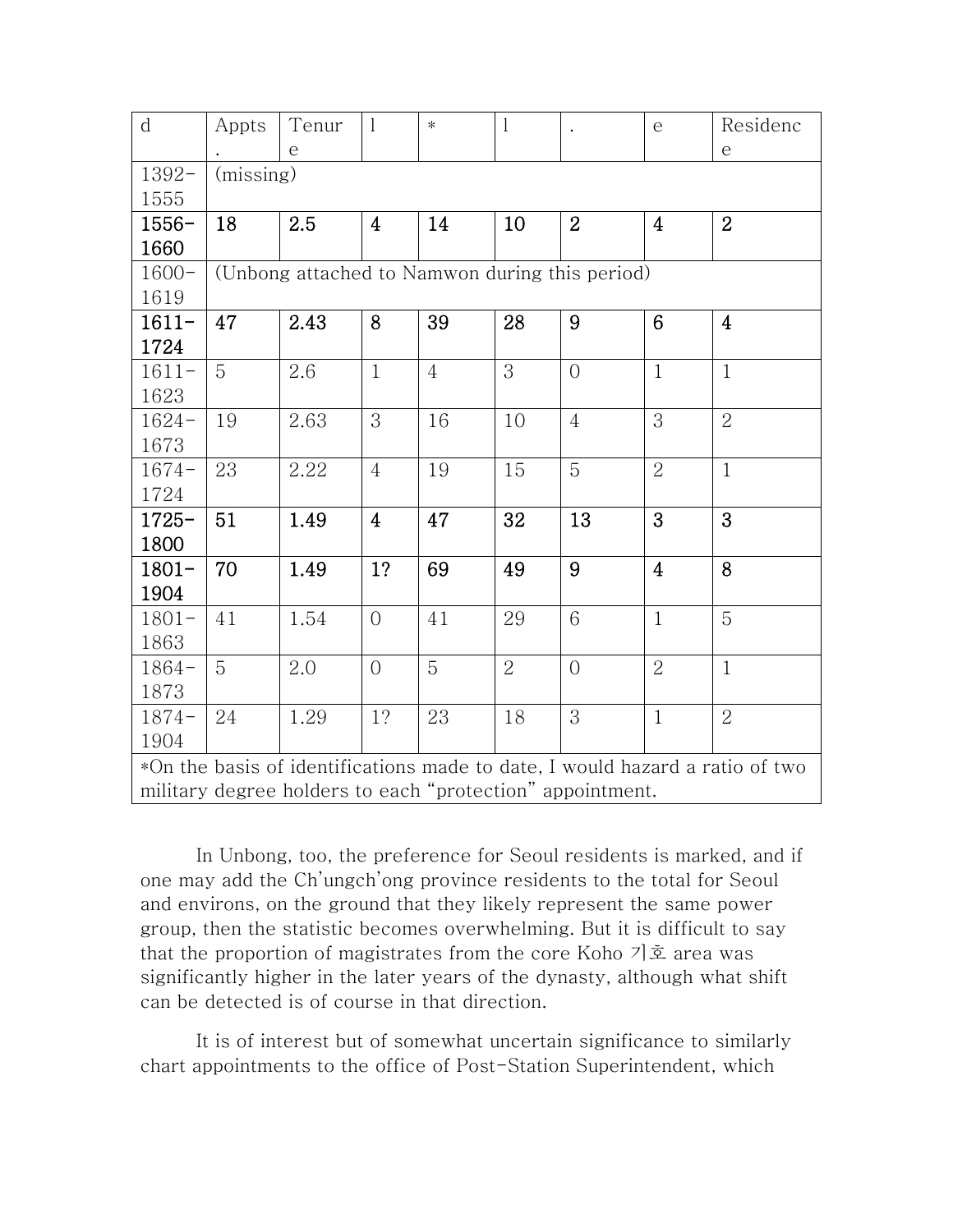| Period   | No.       | Yrs.   | Civil          | Other          | Seoul          | Ch'ung.        | Home           | Other          |
|----------|-----------|--------|----------------|----------------|----------------|----------------|----------------|----------------|
|          | Appts.    | Tenure |                |                |                |                |                | Res.           |
| $1392 -$ | (missing) |        |                |                |                |                |                |                |
| 1610     |           |        |                |                |                |                |                |                |
| $1611-$  | 57        | 2.0    | 24             | 33             | 26             | 8              | 17             | 6              |
| 1724     |           |        |                |                |                |                |                |                |
| $1611-$  | 5         | 2.6    | $\overline{O}$ | 5              | $\overline{4}$ | $\overline{0}$ | $\overline{O}$ | $\mathbf{1}$   |
| 1623     |           |        |                |                |                |                |                |                |
| $1624-$  | 22        | 2.27   | $\mathbf{1}$   | 21             | 11             | $\overline{2}$ | $\overline{7}$ | $\overline{2}$ |
| 1673     |           |        |                |                |                |                |                |                |
| $1674-$  | 30        | 1.7    | 23             | $\overline{7}$ | 11             | 6              | 10             | 3              |
| 1724     |           |        |                |                |                |                |                |                |
| $1725 -$ | 39        | 1.95   | 38             | $\mathbf{1}$   | 22             | 11             | $\overline{4}$ | $\overline{2}$ |
| 1800     |           |        |                |                |                |                |                |                |
| $1801 -$ | 30        | 1.8    | 30             | $\Omega$       | 5              | 3              | 6              | 16             |
| 1854     |           |        |                |                |                |                |                |                |
| $1801 -$ | 16        | 2.1    | 16             | $\overline{0}$ | $\overline{4}$ | $\overline{2}$ | $\overline{4}$ | 6              |
| 1834     |           |        |                |                |                |                |                |                |
| $1835 -$ | 14        | 1.43   | 14             | $\overline{0}$ | $\mathbf{1}$   | $\mathbf{1}$   | $\overline{2}$ | 10             |
| 1854     |           |        |                |                |                |                |                |                |
| $1855 -$ | (missing) |        |                |                |                |                |                |                |
| 1905     |           |        |                |                |                |                |                |                |

carries the same rack (junior fifth, 5B) as a typical county magistrate. For the Chayo 자여 Station near Ch'angwon in South Kyongsang;

Apart from the generally longer and unchanging (until perhaps the very end of the period for which data is available) average years of tenure at Chayo Post-Station, there are two remarkable pattern changes immediately noticeable here. One is the striking shift toward reliance on civil degree holders, to the point where no single Post-Station Superintendent after 1706 owed his appointment to the military degree or the "protection" system – all possessed the highest civil degree. Secondly, and probably to a degree concomitantly, there was a striking movement away from Seoul residents after 1800. Nor was representation from Ch'ungoh'ong province high, only three in fact. Distribution, then, was widespread, and for the first time in this small study significant northern province residents may be noted. Among all the magistrates tabulated in the pages above only tow lived in P'yongan or Hamgyong, but nine of these Post-Station Superintendents appointed after 1800 resided in these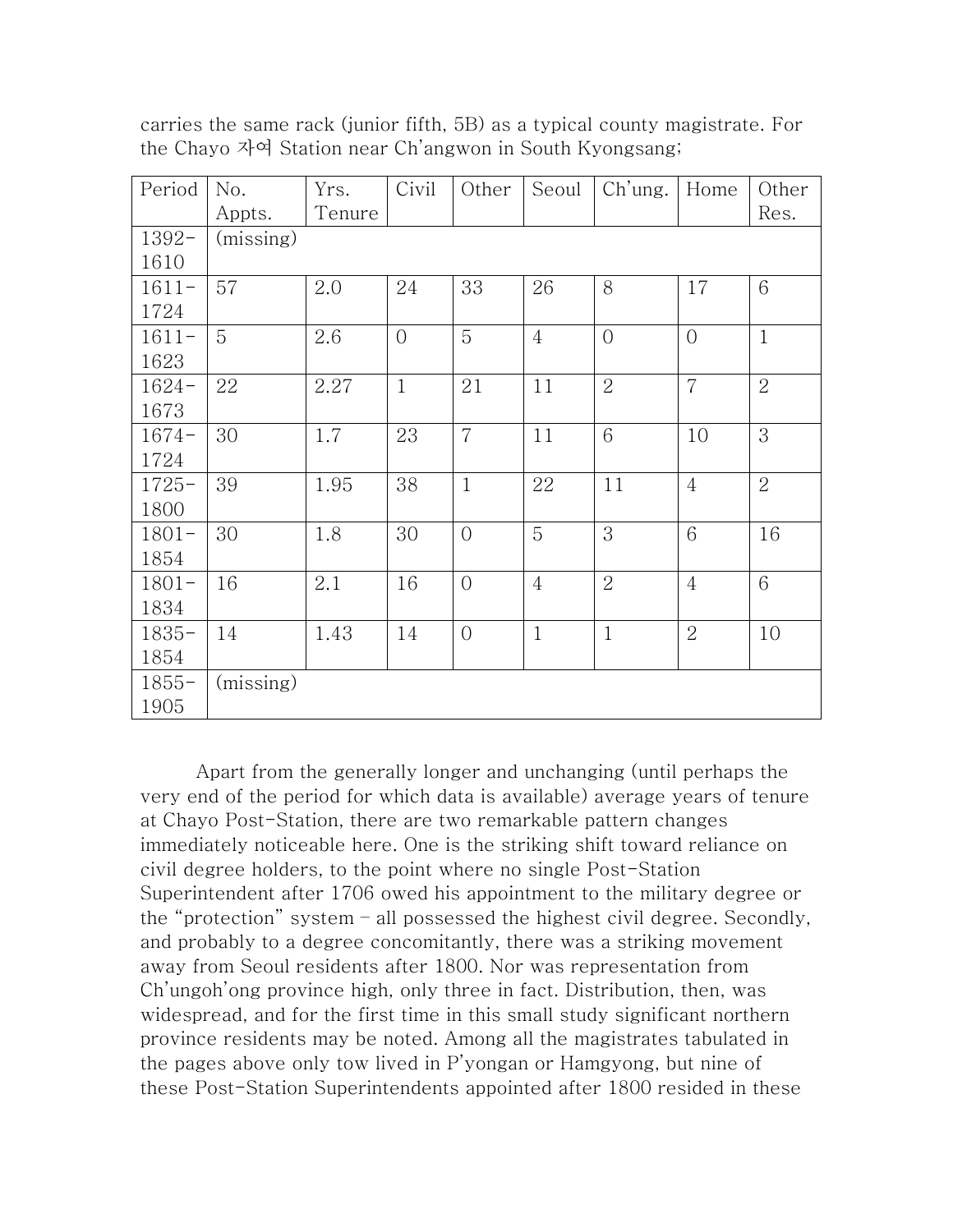two provinces. This is a number greater by one than the representation for Seoul and Ch'ungch'ong combinded.

What is suggested by this evidence, of course, is a correlation between the rapidly increasing numbers of northern resident civil degree holders after 1800 and these particular government service opportunities. The position of Post-Station Superintendent surely had less prestige than that of county magistrate, and doubtless it was less lucrative. Perhaps no further explanation for the phenomenon need be sought.

The data so far available in the other post-station case, the Osu 오수 Station near Undong, North Cholla, is less full, but it nevertheless reinforces two of the patterns seen at Chayo(Ch'angwon). The brief tabulation:

| Perio | No.                                                | Yrs.   | Civi         | Othe         | Seou           | Ch'un                                                           | Hom | Othe | Unknow                                                                    |  |  |
|-------|----------------------------------------------------|--------|--------------|--------------|----------------|-----------------------------------------------------------------|-----|------|---------------------------------------------------------------------------|--|--|
| d     | Appts                                              | Tenur  | $\mathbf{1}$ | $\mathbf{r}$ |                | g.                                                              | e   | r    | n                                                                         |  |  |
|       |                                                    | e      |              |              |                |                                                                 |     |      |                                                                           |  |  |
| 1392  | (missing)                                          |        |              |              |                |                                                                 |     |      |                                                                           |  |  |
|       |                                                    |        |              |              |                |                                                                 |     |      |                                                                           |  |  |
| 1438  |                                                    |        |              |              |                |                                                                 |     |      |                                                                           |  |  |
| 1439  | 33                                                 | 2.06   | $\mathbf{1}$ | 32           | $\mathbf{1}$   |                                                                 |     |      | 32                                                                        |  |  |
|       |                                                    |        |              |              |                |                                                                 |     |      |                                                                           |  |  |
| 1506  |                                                    |        |              |              |                |                                                                 |     |      |                                                                           |  |  |
| 1507  | 31                                                 | $\ast$ | $\Omega$     | 31           |                |                                                                 |     |      | 31                                                                        |  |  |
|       |                                                    |        |              |              |                |                                                                 |     |      |                                                                           |  |  |
| 1608  |                                                    |        |              |              |                |                                                                 |     |      |                                                                           |  |  |
| 1609  | 45                                                 | 1.84   | 28           | 17           | $\overline{7}$ | 3                                                               | 9   | 9    | 17                                                                        |  |  |
|       |                                                    |        |              |              |                |                                                                 |     |      |                                                                           |  |  |
| 1691  |                                                    |        |              |              |                |                                                                 |     |      |                                                                           |  |  |
| 1692  | (surely not entirely missing, but not yet located) |        |              |              |                |                                                                 |     |      |                                                                           |  |  |
|       |                                                    |        |              |              |                |                                                                 |     |      |                                                                           |  |  |
| 1905  |                                                    |        |              |              |                |                                                                 |     |      |                                                                           |  |  |
|       |                                                    |        |              |              |                |                                                                 |     |      | *This roster gives only the year in which the post was taken up, and some |  |  |
|       |                                                    |        |              |              |                | periods of tenure are so long as to suggest gaps in the record. |     |      |                                                                           |  |  |

Clearly this appointment pattern shows the same striking shift to civil degree holders; the shift indeed seems to have begun somewhat earlier, for all appointments form 1643 on were civil. The residential balance again strongly favors the provincial areas, for not only were nine of twenty-eight civil appointees residents of the home province of Cholla,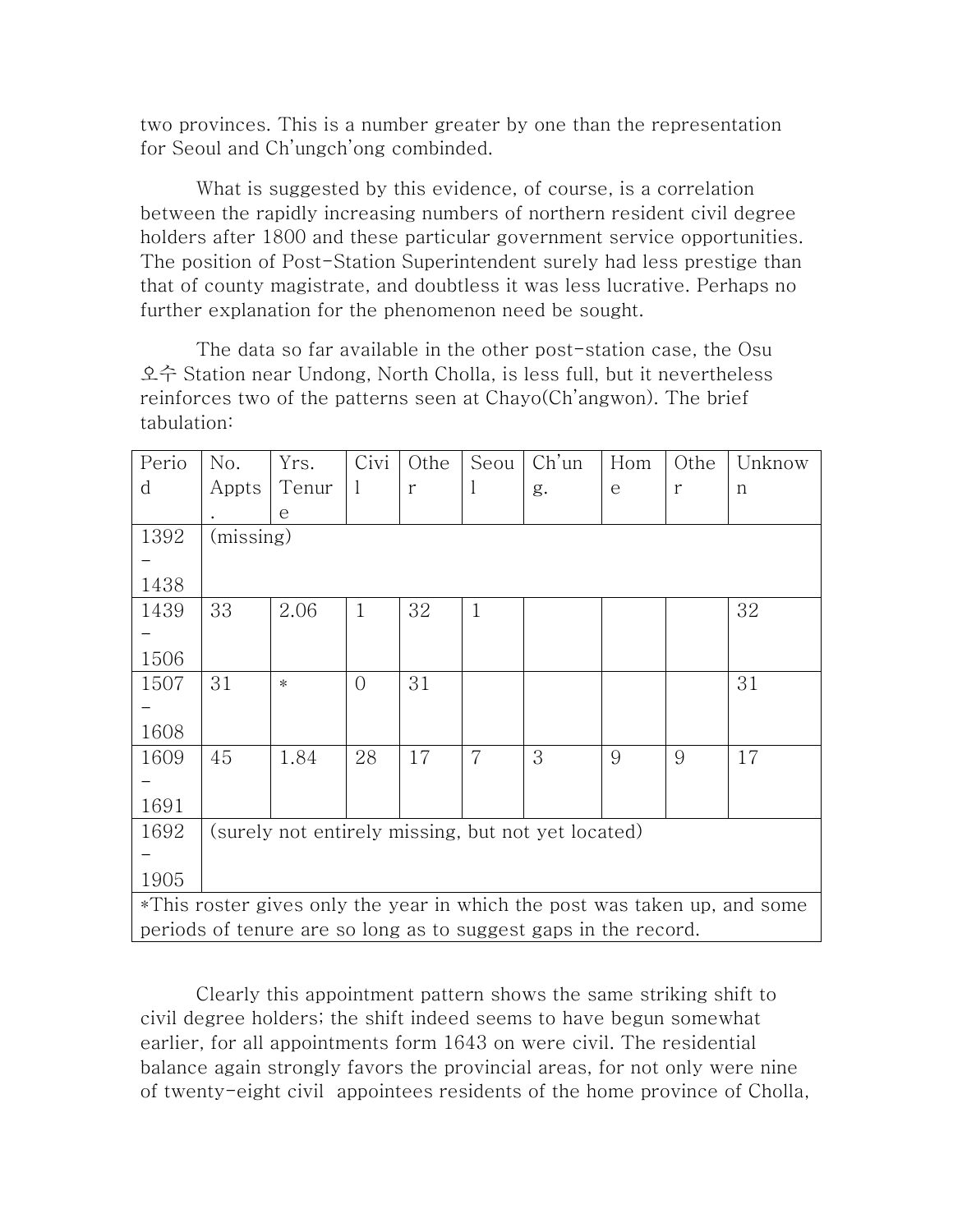but the nine "Others" all lived in Kyongsang. The fact that no residents of P'yongsan or Hamgyong, the two northern provinces, yet appear is to be expected, since there were very few civil degree holders from the north before 1700.

Five counties do not a country make, not even when linked together by two post-stations. Yet even so limited an inquiry has yielded much fodder for rumination. To first briefly consider how substantial my passing impressions turned out to be:

- (1) The desirability of sometimes filling a county headship with a magistrate who lived not too far away from the area he would govern seems to have been recognized. But pressures to bestow these positions on more favored aspirants gradually and generally proved difficult to resist.
- (2) The musical chairs aspect of the Yi office system appears to be reflected much less than I had supposed in appointment of either county magistrates or of post-station superintendents. Especially when it is kept in mind that premature removal from duty may come about through death of the office-holder himself, a death of a parent or other close kin, or because of the "mutual avoidance" regulation, the average tenure figures presented above look rather respectable. Certainly it is hard to find evidence either of dynastic invigoration or of deterioration in these statistics. But I do feel the Taewon'gun may have attempted to reverse decay in this and other parts of the magistrate system.
- (3) The imagined trend toward awarding magistracies to military men finds rather strong support in the evidence put forward here. But a proper perspective on this development must note that a strong shift in favor of Seoul-based lineages accompanies it. And we have found, too, that there were offsetting gains by the civil component in securing appointments to the post-stations.

When we turn to the broad question of the role or place of the county governance system in the context of overall dynastic deterioration, I must confess that I find little reason herein to subscribe to a bad-lastmagistrate view of the downfall of the Yi. I have not attempted to develop a misrule coefficient from the data I have gathered. Those same irrepressible impressions compel me to suggest, however, that judged by traditional criteria the county magistrate at the end of the dynasty would score about as well as his forerunners.